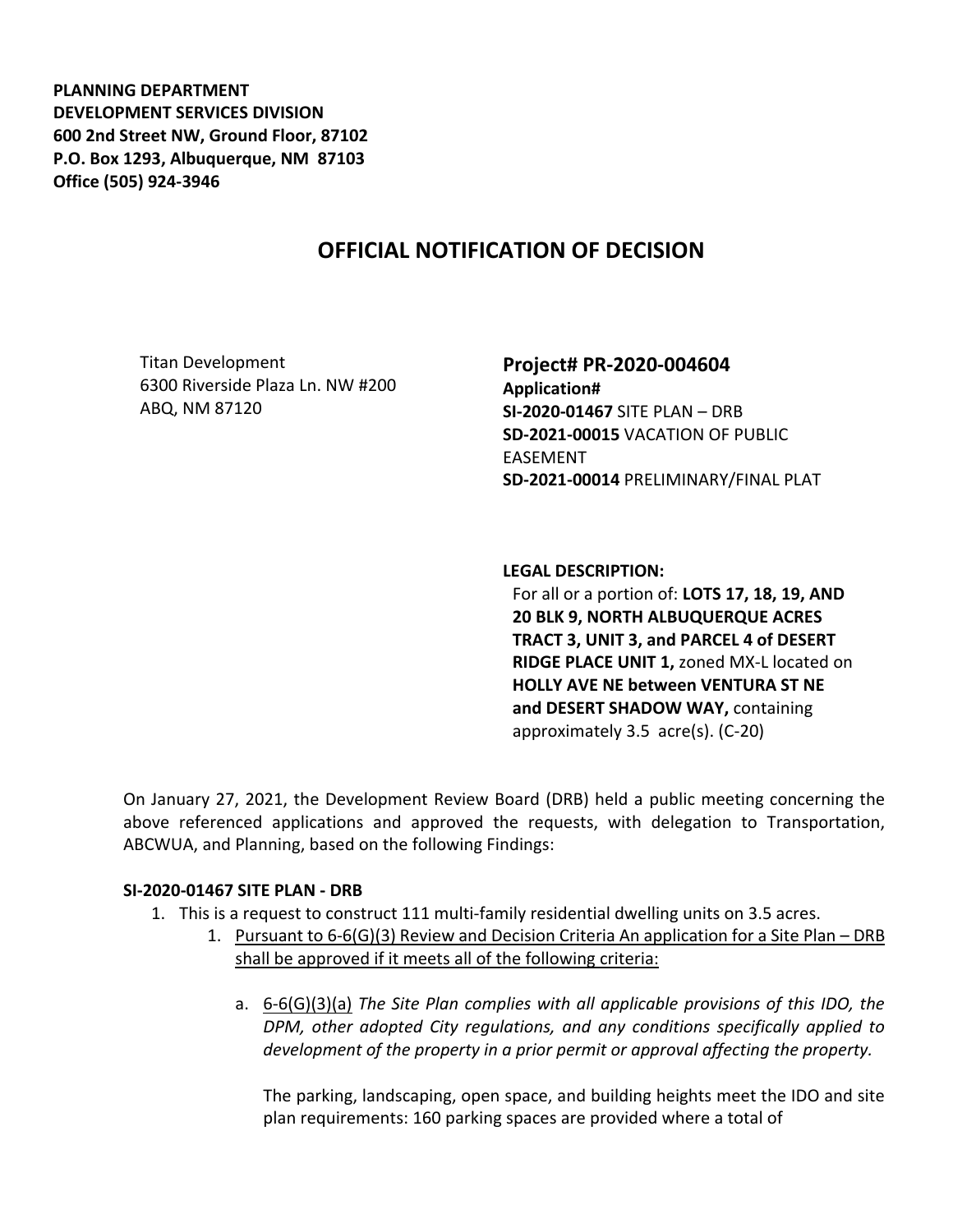Official Notice of Decision Project # PR-2020-004604 Applications# SI-2020-01467, SD-2021-00015, SD-2021-00014 Page 2 of 4

> 150 parking spaces are required; 114,535 square feet of landscaping is proposed where 30,746 square feet is required; 33,768 square feet of open space is proposed where 28,275 square feet is required; and the maximum proposed building height of 38 feet meets the 38-foot permitted maximum building height.

*b.* 6-6(G)(3)(b) *The City's existing infrastructure and public improvements, including but not limited to its street, trail, drainage, and sidewalk systems, have adequate capacity to serve the proposed development, and any burdens on those systems have been mitigated to the extent practicable.* 

The site has access to a full range of urban services including utilities, roads and emergency services. A Traffic Scoping Form was submitted, and Transportation determined that a Traffic Impact Study is not required.

*c.* 6-6(G)(3)(c) *The Site Plan mitigates any significant adverse impacts on the surrounding area to the maximum extent practicable.* 

The applicant will provide screening around the periphery of the proposed development, consisting of landscaping around the entirety of the proposed development, a 6-foot tall wall along the western and northern boundaries of the property, and a wrought iron perimeter view fence along the southern and eastern boundaries of the property.

- 2. This site includes an Infrastructure List.
- 3. The applicant provided the required notice as outlined in the IDO Table 6-1-1.
- 4. The proposed use is allowed within the MX-L zone district.

### **Conditions:**

- 1. This Site Plan is valid 5 years from DRB approval (1/27/2021). An extension may be requested prior to the expiration date.
- 2. Final sign-off is delegated to Transportation for site distance triangles, Do-Not-Enter signs, queuing at the exit off of Ventura Street NE, and handicapped spacing and ramps to be called out on the Site Plan.
- 3. Final sign-off is delegated to Planning for labeling of on-site water line and fire hydrant easements as private, solid waste signature, and the recorded Infrastructure Improvements Agreement (IIA).
- 4. The applicant will obtain final sign-off from Transportation and Planning by April 27, 2021 or the case may be scheduled for the next DRB hearing and could be denied per the DRB Rules of Procedure.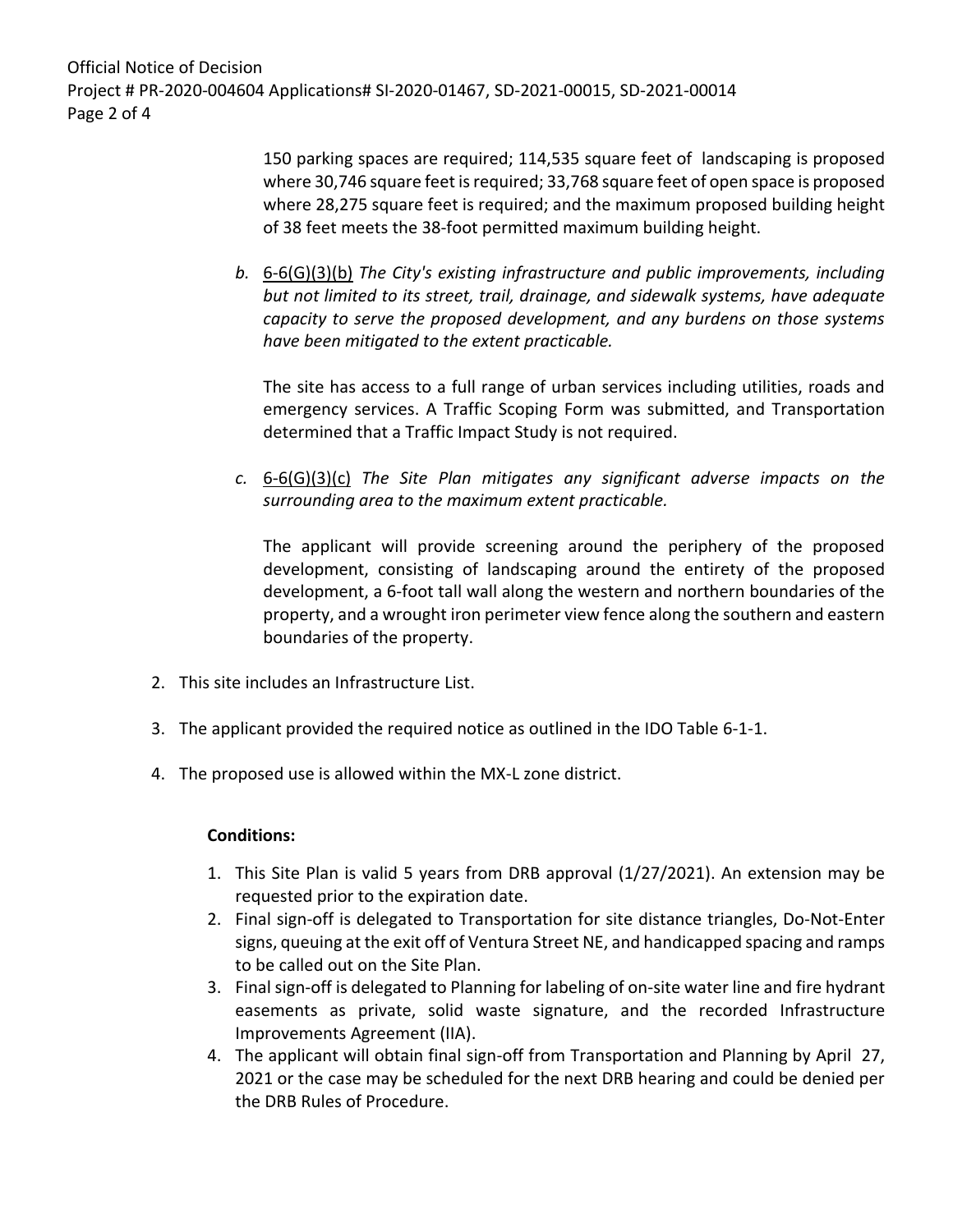## **SD-2021-00015 VACATION OF PUBLIC EASEMENT**

- 1. The applicant proposes to vacate a 10-foot utility easement that was recorded on November 4, 2002.
- 2. The applicant justified the vacation request for the easement pursuant to 14-16-6-6-(M)(3) of the IDO. The easement in question was created in 2002 and has not been used in the last 19 years, and there is a net benefit to the public because the vacation of the affected easement is a step toward the successful development of the Site.

# **SD-2021-00014 PRELIMINARY/FINAL PLAT**

- 1. This Preliminary/Final Plat consolidates the boundaries of four lots onto one lot comprising a total of 3.307 acres in size (after the dedication of 25,557 square feet along Holly Avenue NE), and features a easement vacation request.
- 2. The property is zoned MX-L. Future development must be consistent with the underlying zone district.
- 3. The applicant provided the required notice as outlined in the IDO Table 6-1-1.

## **Conditions:**

- 1. Final sign-off is delegated to ABCWUA for the the pro-rata amount owed.
- 2. Final sign-off is delegated to Planning for utility/AMAFCA signatures, the application number added to the Plat (SD-2021-00014), and the AGIS DXF file.
- 3. The applicant will obtain final sign off from ABCWUA and Planning by March 27, 2021 or the case may be scheduled for the next DRB hearing and could be denied per the DRB Rules of Procedure.

APPEAL: If you wish to appeal this decision, you must do so within 15 days of the DRB's decision or by **FEBRUARY 11, 2021.** The date of the DRB's decision is not included in the 15-day period for filing an appeal, and if the 15<sup>th</sup> day falls on a Saturday, Sunday or Holiday, the next working day is considered as the deadline for filing the appeal.

For more information regarding the appeal process, please refer to Section 14-16-6-4(U) of the Integrated Development Ordinance (IDO). Appeals should be submitted via email to [PLNDRS@CABQ.GOV](mailto:PLNDRS@CABQ.GOV) (if files are less than 9MB in size). Files larger than 9MB can be sent to [PLNDRS@CABQ.GOV](mailto:PLNDRS@CABQ.GOV) using [https://wetransfer.com.](https://wetransfer.com/) A Non-Refundable filing fee will be calculated and you will receive instructions about paying the fee online.

You will receive notification if any person files an appeal. If there is no appeal, you can receive Building Permits at any time after the appeal deadline quoted above, provided all conditions imposed at the time of approval have been met. Applicants submitting for building permit prior to the completion of the appeal period do so at their own risk. Successful applicants are reminded that there may be other City regulations of the IDO that must be complied with, even after approval of the referenced application(s).